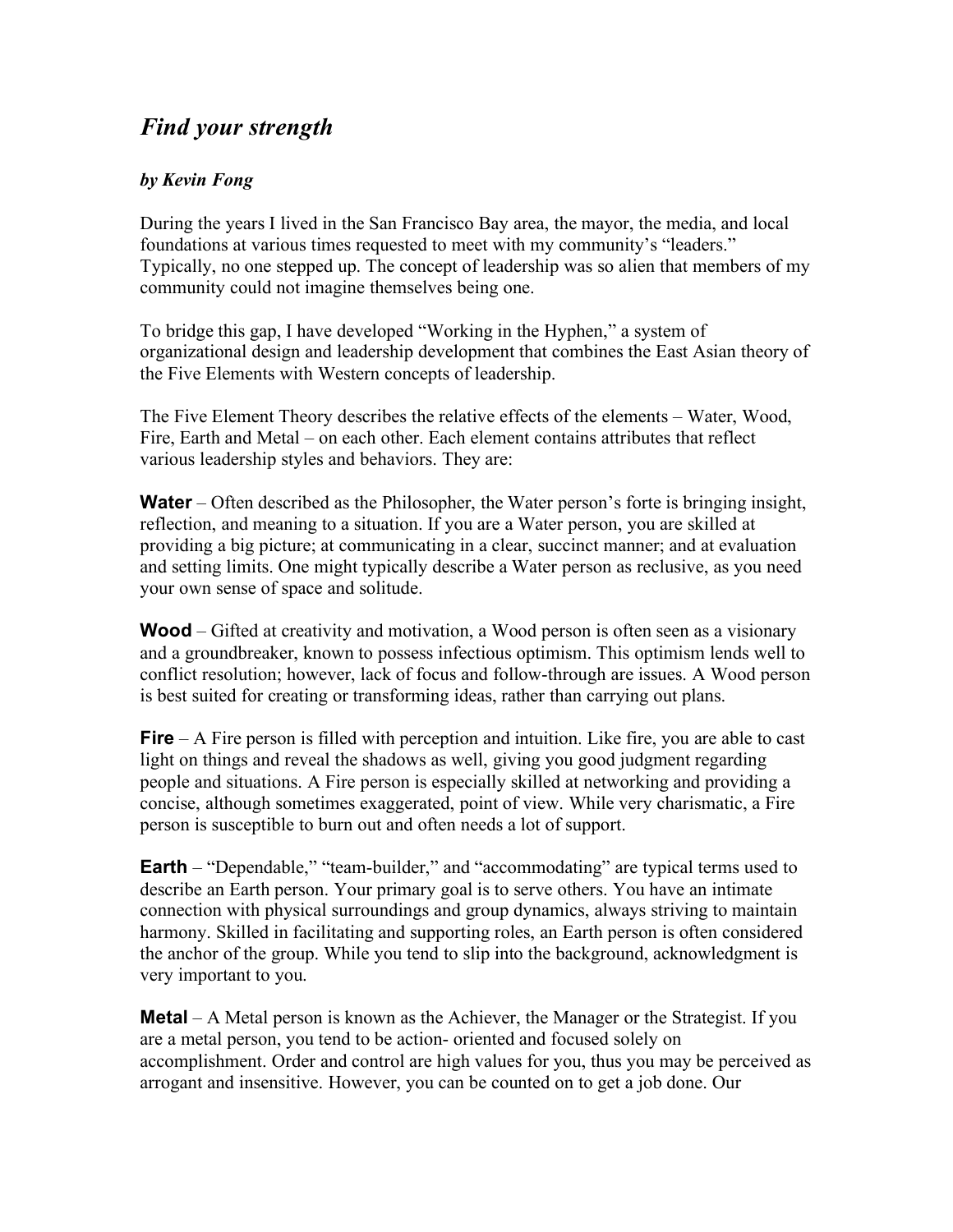industrial-based culture has typically recognized and rewarded the Metal person as the "effective leader."

The key concept of the Five Element Theory is not only understanding the elements themselves, but the relative effects of the elements on each other through the Supporting Cycle and the Restraining Cycle. In the Supporting Cycle, which is illustrated by the arrows around the outside of the circle, Water nurtures Wood, which fuels Fire, which produces ash or Earth. Earth then produces minerals or Metal, which creates condensation to produce Water.

Visions typically start with a Water person who identifies a common passion or need. The Wood person explores all of the possibilities for expressing the passion or addressing the need. The Fire person focuses on a strategy or mission and attracts a larger community of supporters. The Earth person is gifted at gathering resources and developing teams. The tasks are led by the Metal person, and the process than goes back to the Water person, who contributes skills of evaluation and reflection. Thus, effective leadership is not limited to one style or element, but a combination that appropriately utilizes the strengths of each person.

In contrast, a group might be stuck in the Restraining Cycle. Referring to the illustration, this cycle is indicated by the star formation. Water controls Fire, which tempers Metal. Metal in turn, cuts into Wood, which depletes the Earth. Finally Earth contains the flow of Water.

From the perspective of leadership, if the Water person overpowers the Fire person, the group loses its sense of focus, leaving supporters and the community perplexed at what the group stands for. Likewise, the absence of an Earth person might lead to implementing a task before building the team, which leads to "burn out," a misuse of fire.

A team that is too structured with Metal persons can cut into the creativity of the Wood persons. Likewise, every idea that is acted upon by the Wood person can overburden the resourcefulness of the Earth person. Finally, a group dominated by process (Earth) people while in the evaluation (Water) stage can get "stuck in the mud."

In most cases, leadership develops within both the Supporting and Restraining cycles.

Here's a case in point. I recently applied this system to a national nonprofit organization. After analyzing the staff, I determined that the organization is mainly composed of Wood and Metal people. Thus, the organizational culture is one that generates a multitude of ideas and acts on every one of them. This is manifested in the 17 different programs offered by the staff of 30. While the programs are indeed implemented, there is a lack of focus (Fire), teamwork, (Earth), and planning, (Water).

Since Water facilitates the tension between Metal and Wood, I implemented "Blue Wednesdays," at the weekly staff meetings. People are encouraged to wear blue or black, the color of water, and we place a large bowl of water in the center of the table. This